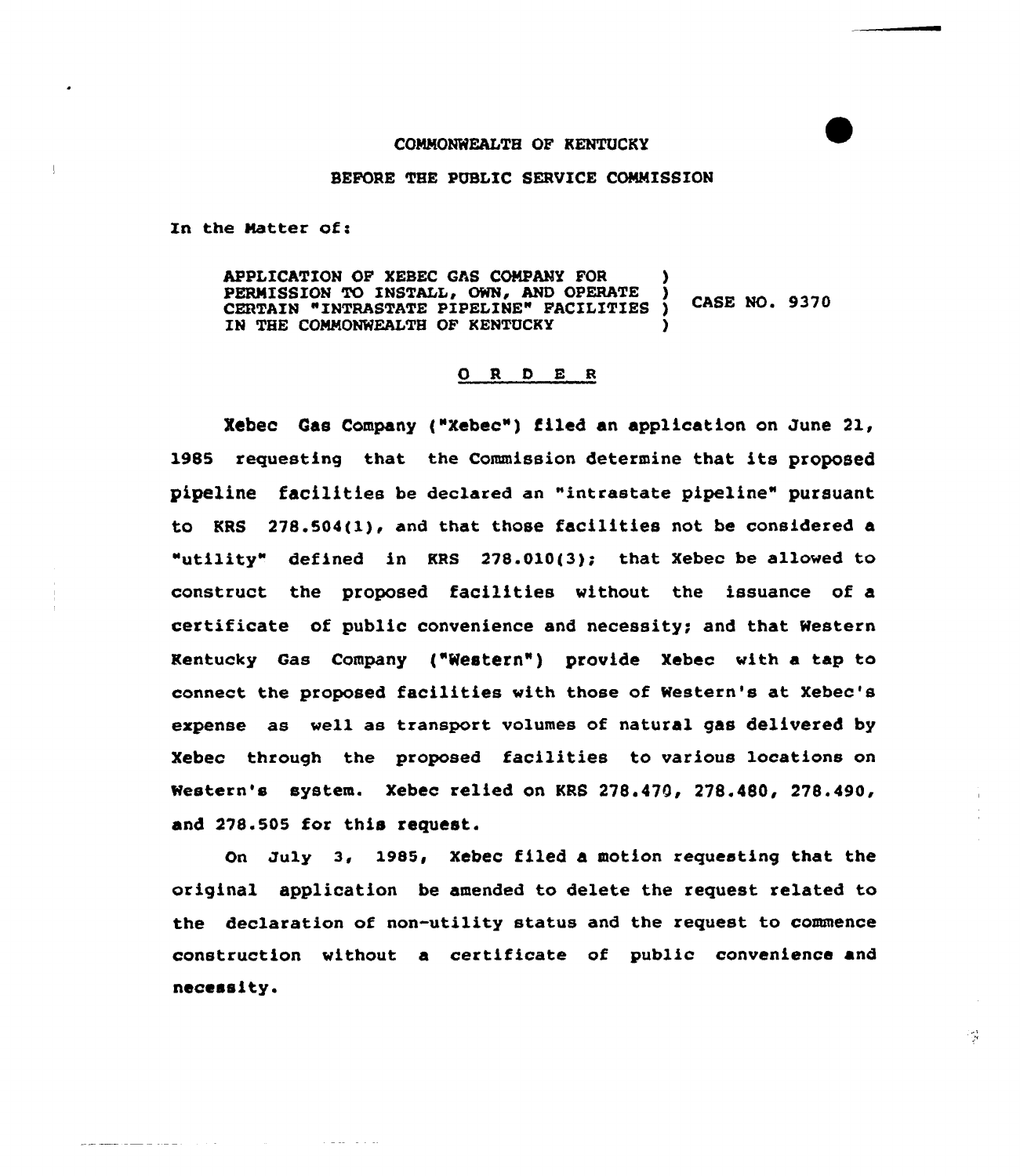Western filed a motion for full intervention on July 15, 1985, which was granted on July 16, 1985.

<sup>A</sup> hearing was held on November 14, 1985. Subsequent to that hearing, the Commission initiated Administrative Case No. 297, An Investigation of the Impact of Federal Policy on Natural Gas ta Kentucky Consumers and Suppliers, which involved some of the issues raised by xebec. on January 30, 19S6, the Commission ordered this case continued until 30 days after the Final order in Administrative Case No. 297 was issued. The case was continued again on August 4, 1987, pending an Order on Rehearing in Case No. 297.

On November 9, 1987, the Commission ordered Xebec and Western to update or revise any information that had changed ar become available since the November 14, 1985 hearing.

On December 9, 1987, Xebec filed a "revised application" requesting that it be granted a certificate of public convenience and necessity to construct and operate a proposed pipeline; that it be certificated as an intrastate pipeline authorized to provide transportation services for natural gas from ANR Pipeline Company to Western; that Western be required to provide Xebec a tap to connect the proposed facilities based on KRS 278.470, 278.480, 278.490, and 278.505; that Xebec be required to reimburse Western for the cost of the tap up to a maximum reimbursement of \$10,000! that Xebec be allowed a proposed gas transport service agreement as a basis for providing service through the proposed facilities; that certain "general terms and conditions" be approved for use by xebec in providing service through the proposed facilities; and

 $-2-$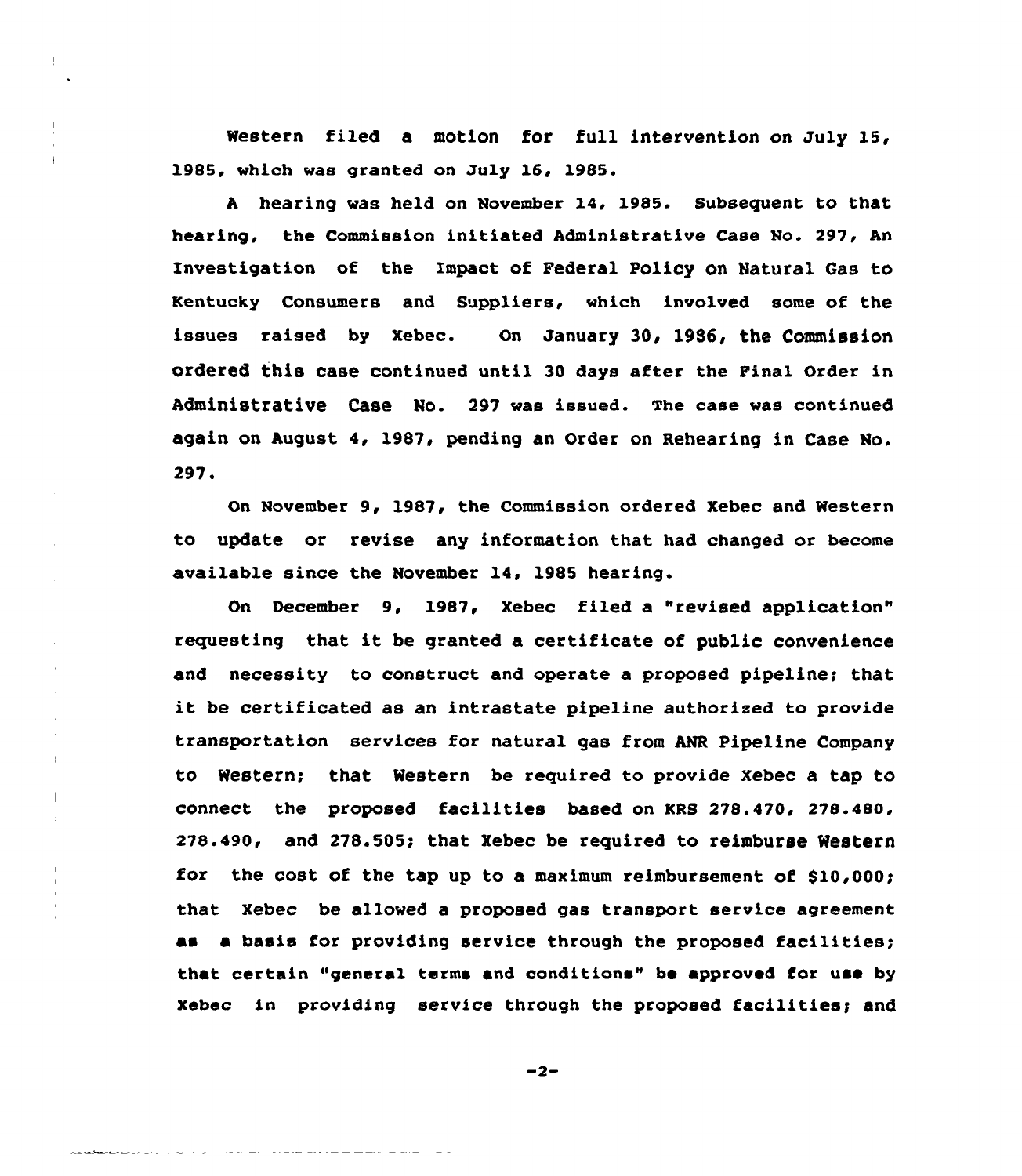that Xebec's tariffs for transportation services be approved effective Narch 1, 1988.

By Order issued February 17, 1988 the Commission granted Texas Gas Transmission Company's ("Texas Gas") motion of February 3, 1988 for full intervention; denied Xebec's petition of January 28, 1988 requesting expedited approval of its revised application; and established a procedural schedule to complete the case with a hearing on the revised application to be held April 7, 1988.

On March 28, 1988, the Attorney General, by and through its Utility and Rate Intervention Division, filed a Motion for Limited Intervention. That Motion was granted on April 1, 1988.

At the hearing on April 7, 1988 Xebec, Western, and Texas Gas presented evidence on the issues involved in the case. On April 2S, 1988, Xebec filed information as directed at the hearing and requested confidential treatment. Xebec has complied with 807 KAR Ss001, Section 7 and its request should be granted.

Xebec and Texas Gas filed briefs on June 8, 1988; Western filed its brief on June 9, 1988. western filed a reply brief on June 23, 1988 and Texas Gas filed a reply brief on June 24, 1988.

One of the statutes relied on by Xebec for its proposal is KRS 278.470. That statute provides: "Every company receiving, transporting or delivering a supply of oil or natural gas for public consumption is declared to be a common carrier, and the receipt, transportation and delivery of natural gas into, through and from a pipeline operated by any such company is declared to be a public use." Xebec does not directly address the applicability of this statute to the facts of the case. However, the record

 $-3-$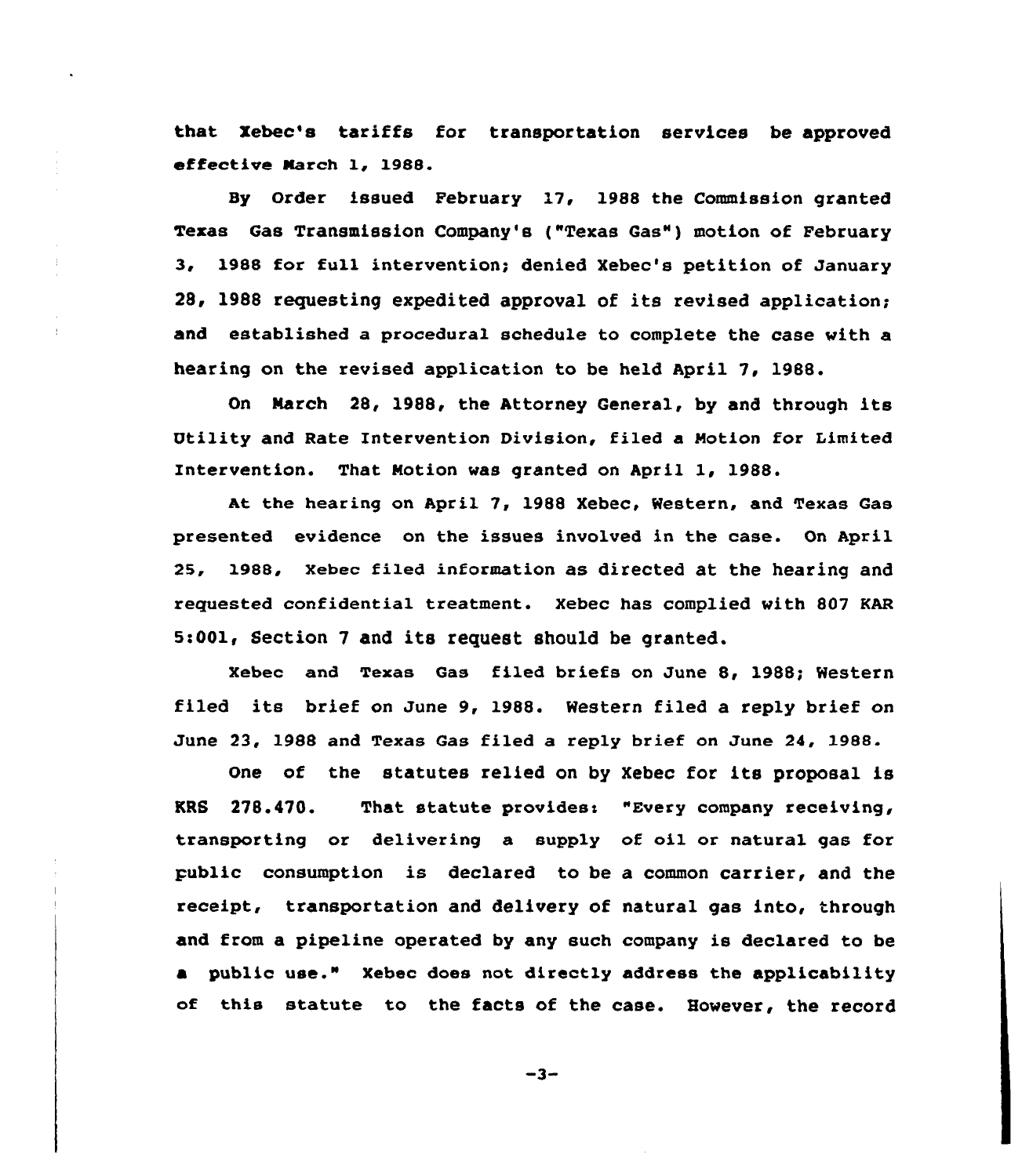discloses at least two problems. First, Western's present facilities are incapable of accepting the volumes of gas proposed to be transported by Xebec, without substantial, costly modifications to both their operational and physical configuration.<sup>1</sup> The second problem is the cost of the interconnection to Western, estimated to be \$124,200.<sup>2</sup> In contrast to this cost to Western, Xebec has proposed to reimburse Western only \$10,000. The Commission finds that Xebec has provided no support for the proposition that Western must alter its operation and spend substantial sums of money in order to modify its system to accommodate Xebec's proposed interconnection.

The next section relied upon by Xebec is KRS 278.480 which states:

Any common carrier of crude petroleum or gas by pipeline may accept for transportation any oil or gas offered to it for that purpose by the person in possession, and it for that purpose by the person in possession, an<br>shall redeliver it upon the order of the consigno unless prevented by order of a court of competent jurisdiction, and shall not be liable therefore to the true owner out of possession, except from the time that the order of court is served upon it in the same manner as the summons in a civil action.

Because this section is permissive, not mandatory, it provides no conclusive basis for Xebec to compel Western to complete the proposed interconnection. There are several factors which the Commission finds persuasive in rejecting Xebec's effort to compel Western to transport Xebec's gas. The testimony of Western's witness indicated that use of its facilities in the

 $\mathbf{1}$ Transcript Vol. I, page 201, Vol. II, page 117, page 121-122.

 $\mathbf{2}$ Transcript Vol. II, page 104.

 $-$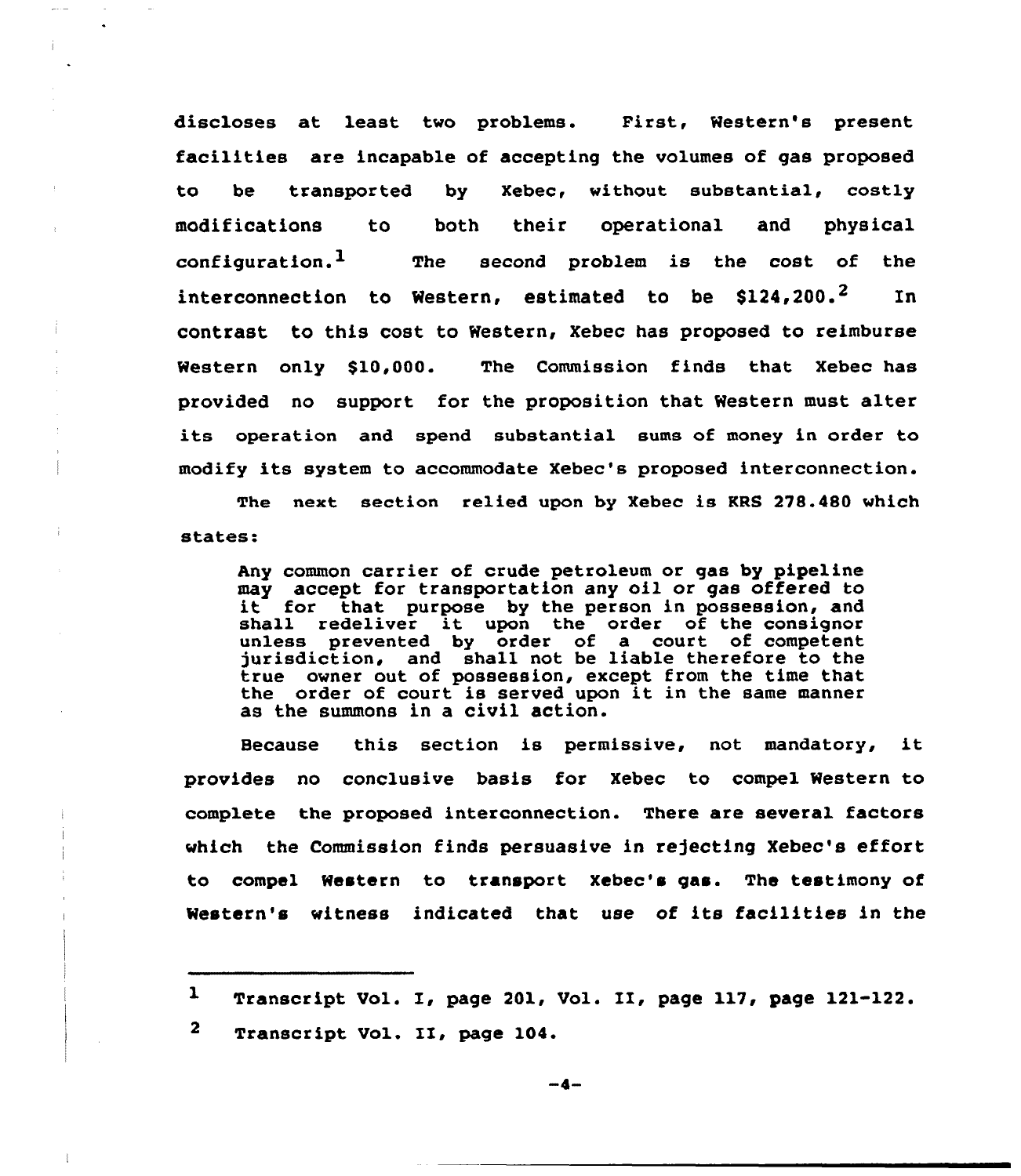present manner saves Western's customers approximately \$5 million a vear.<sup>3</sup> Xebec admitted on cross-examination that if the proposed facilities are constructed< Western could lose this \$<sup>5</sup> million saving.4 Xebec also admitted that the changes to Western's present facilities necessitated by the interconnection would be borne by Western's customers.<sup>5</sup>

The third section relied upon by Xebec is KRS 278.490 which states:

Each company engaged in the receipt, transportation or each company engaged in the receipt, transportation defively of oil of hatural gas for public consumptively of the all reasonable times receive, for transportation and delivery, from such pipes as may be connected up with any main or tributary line, all oil or gas that may be held and stored or ready for delivery, if the main tributary line has the means or capacity to receive, transport and deliver the oil or gas that is offered. If the main or tributary line is operating to such capacity that it is impossible or impractical to receive or transport all the oil or gas offered from the connecting lines, the company operating the main or connecting lines, the company operating the main of<br>tributary lines shall receive and transport the oil or gas that is offered on a proportionate basis, based on yas that is offered on a proportionate basis, based on<br>the daily production of each producer whose oil or gas<br>is offered for transportation.

The Commission finds no support for Xebec's position in this statute. It obviously deals with pipelines' obligation to accept gas or oil from local producers if they have the means or capacity to do so. Because Xebec is not <sup>a</sup> "producer" it does not fall within the scope of this statute. Secondly, the statute refers to

design of the contracts

کا دیکھیے کہ کہ کہ ایک دیا ہے جات

<sup>3</sup> Transcript Vol. II, page 168.

<sup>4</sup> Transcript Vol. I, page 201.

<sup>5</sup> Transcript Vol. I, pages 153-154, and page 102, Transcript Vol. II, page 117-118.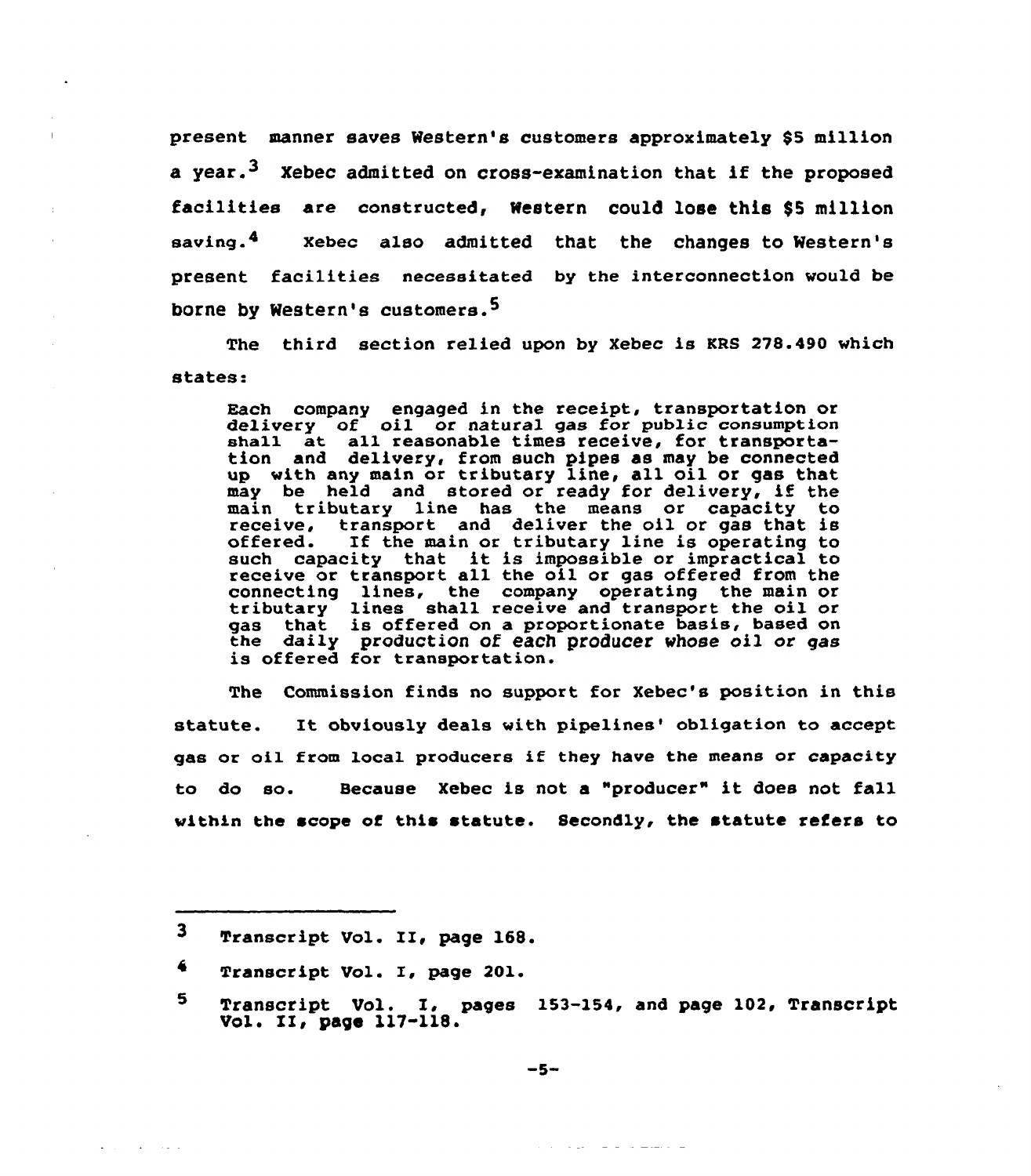existing connections. Xebec has no existing connection to Western's system. Finally, the statute refers to the means or capacity to receive, transport or deliver the gas. The point at which Xebec proposes to deliver gas into Western's system is one that is used primarily in the operation of Western's storage system. Because of the operation of this storage field, Western has been able to reduce its daily demand charge from Texas Gas, which results in substantial savings to Western's ratepayers.  $6$  In addition, Western would incur a cost of approximately \$5 million more per year in gas costs to Texas Gas for the same quantity of gas if the use of the storage fields was disrupted.<sup>7</sup> Western's testimony substantiates its claim that transporting Xebec's gas at the proposed interconnection site would interfere with Western's operations of these storage fields and could jeopardize the security of supply for all of the Texas Gas Zone 3 customers and could result in Western incurring substantial peak day overrun penalties.<sup>8</sup>

Western's testimony also demonstrates that approval of the interconnection would ". . . drastically affect our operation of the system."<sup>9</sup> For example, according to Xebec's proposal, it would own and control all of the equipment for the interconnect

9 Transcript Vol. II, page 67.

Transcript Vol. II, page 168. 6

Transcript Vol. II, page 168.  $7<sup>1</sup>$ 

<sup>8</sup> Prefiled testimony of L. E. Van Meter II, March 4, 1988, page  $5.$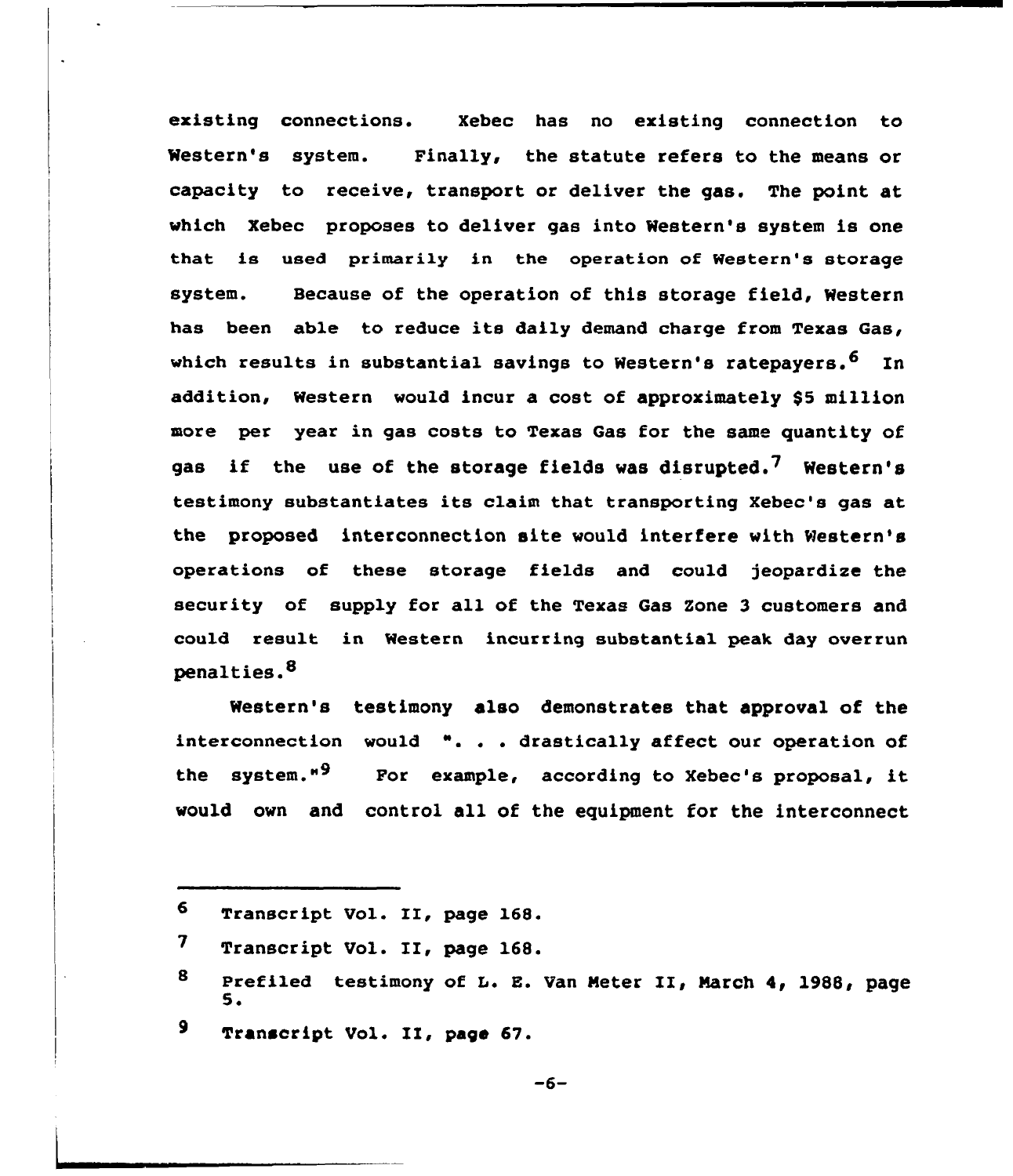from the "tap point" on ANR's 30-inch pipeline to the "tap point" on Western's pipeline.  $10$  Also, Xebec would own and operate all equipment controlling the quantity of gas and the pressure of the gas entering Western's system.  $11$  Furthermore, Xebec's testimony indicates that its proposal could interfere with Western's control of the pressure of gas entering into its system at the point of interconnection. $^{12}$ 

Not only does Xebec's proposal affect the physical plant of Western, it would also require substantial changes in the operation of the storage fields.<sup>13</sup> For example, gas has never flowed from the Nadisonville system into the Hopkinsville system or St. Charles storage field, yet Xebec's proposal would necessitate such flow.<sup>14</sup> Xebec's proposal would also require Western to operate its system at a lower compressor's suction pressure at the St. Charles field which would take twice as long to store an equivalent amount. of gas, plus significantly more . compressor engine fuel.<sup>15</sup> Alteration of current operations could force Western to purchase an after-cooler for its St. Charles compressor.  $16$  The witness for Xebec admitted that these changes

- Minningham Direct Exhibit 2.
- Transcript Vol. I, page 171, page 176. 11
- Transcript Vol. I, page 177.  $12$
- Transcript Vol. I, page 201. 13
- Transcript Vol. II, page 76.  $14$
- Transcript Vol. II, page 117.  $15<sub>1</sub>$
- Transcript Vol. II, page 121, 122. $16<sup>1</sup>$

 $-7-$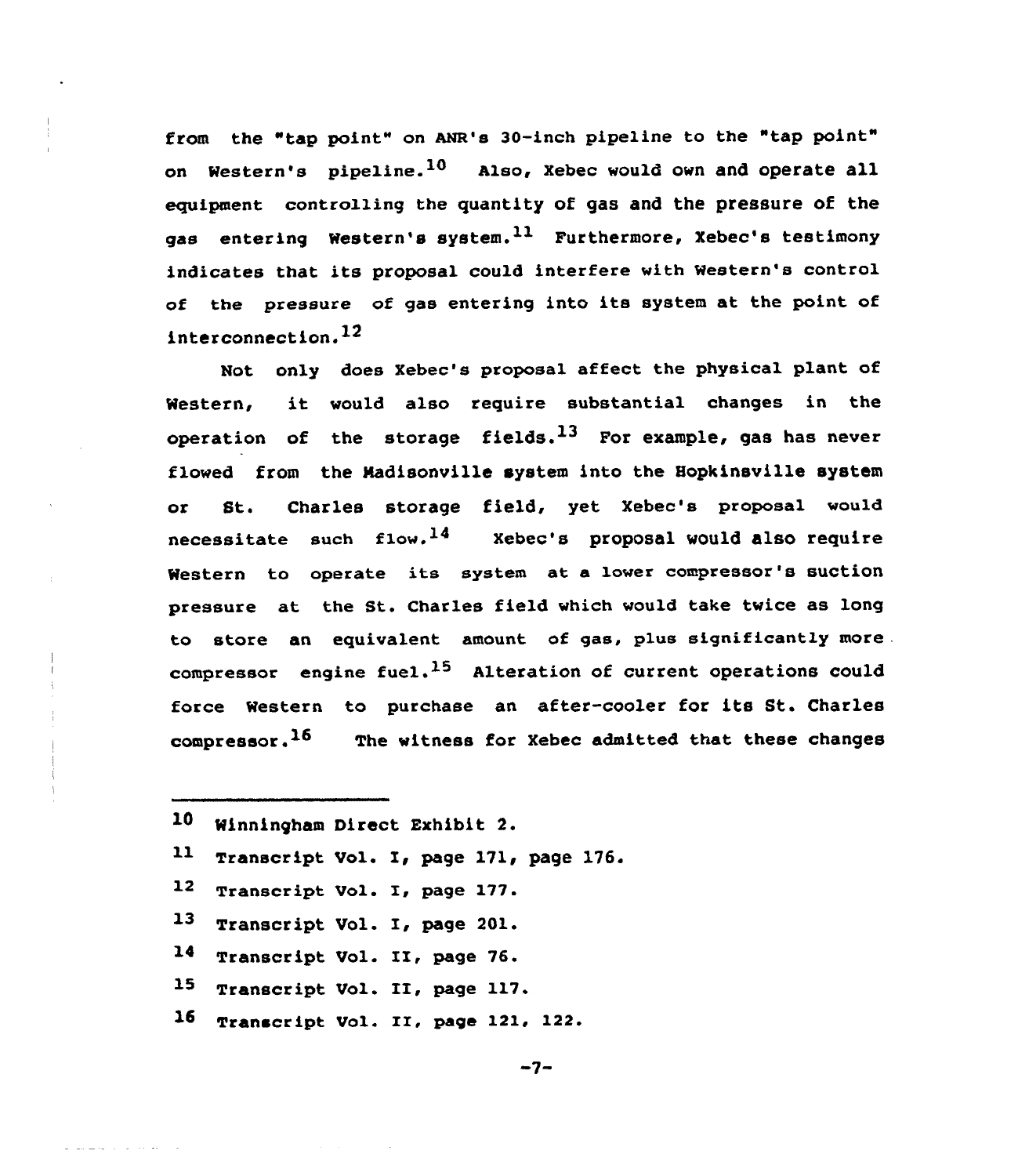would have to be made and that Western would have to modify the operation of its equipment and its storage system to accommodate the proposal.<sup>17</sup>

Pinally, Xebec's proposal would require that Western alter its current purchasing and transportation on the Texas Gas system. The gas that Xebec displaces on Western's system would otherwise come from Texas Gas.<sup>18</sup> To the extent that this would cause a deficiency in its purchases from Texas Gas compared to a prior base period, Western could incur increased daily demand charges and increased take-or-pay liabilities from Texas Gas as a result of Xebec's displacement of this pipeline gas.

The last statute relied upon by Xebec is KRS 278.505. It states: (1) The Public Service Commission may, by rule or

order, authorize and require the transportation of natural gas in intrastate commerce by intrastate pipelines, or by local distribution companies with unused or excess capacity not needed to meet existing obligations at the pipeline or distribution company, for any person for one or more uses, as defined by the commission by rule, in the case of:

(a) Natural gas sold by a producer, pipeline or other seller to such persons; or

(b) Natural gas produced by such person.

Under this statute the person requesting gas to be transported must own the gas or produce the gas. Xebec meets neither of these requirements.<sup>19</sup>

<sup>17</sup> Transcript Vol. II, page 22, page 117.

<sup>18</sup> Transcript Vol. I, page 201.

<sup>19</sup> Xebec's response to Commission request for information, March 18, 1988, No. 17, Transcript Vo1. I, page 71.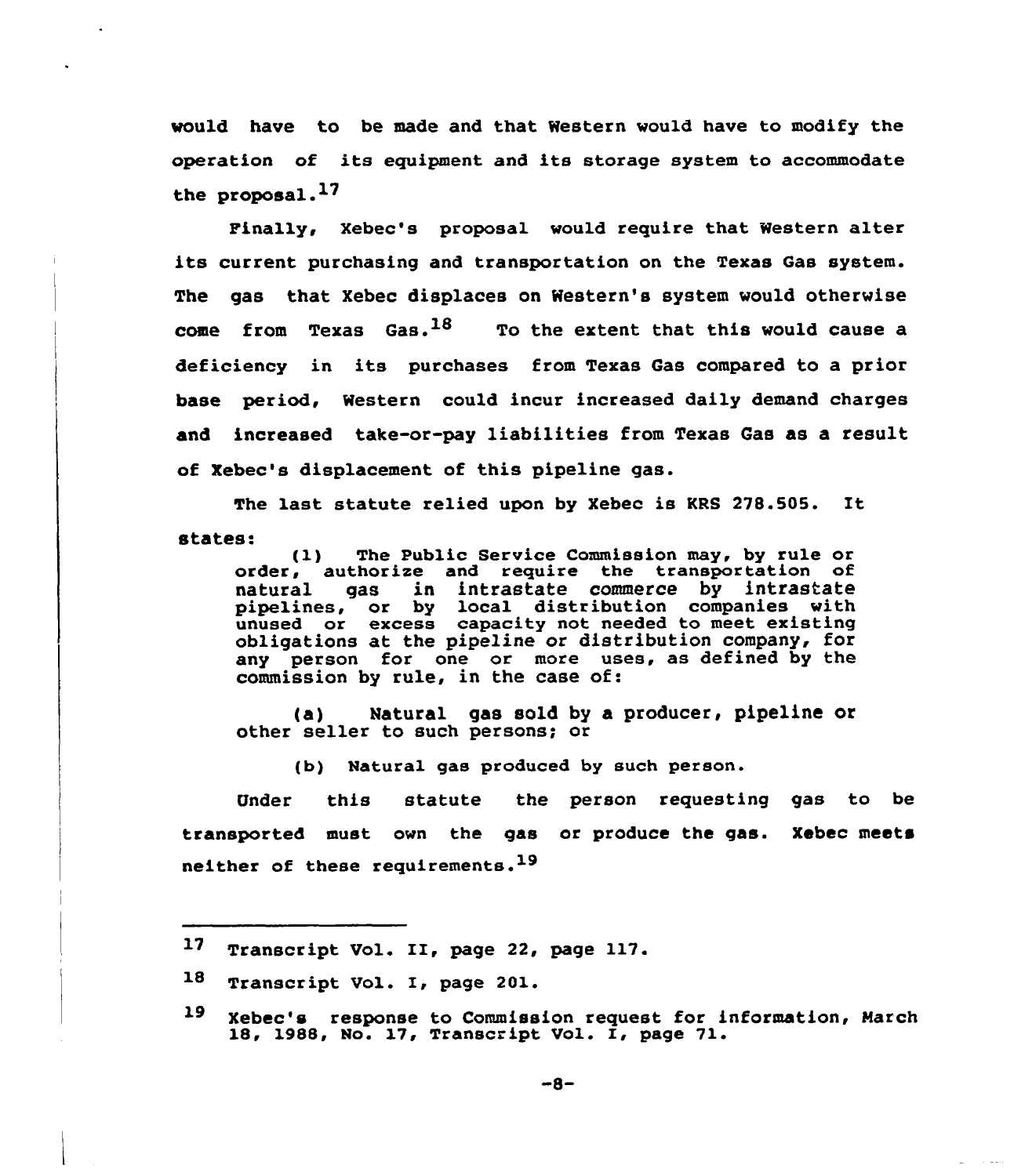There is another statutory obstacle that Xebec has failed to overcome. In KRS 278.504, a local distribution company such as Western is exempted from the requirements of KRS 278.505 if its system is "primarily used for storage or gathering or low pressure distribution of natural gas." The evidence is uncontroverted that the pipeline into vhich Xebec proposes to interconnect is and always has been primarily used for storage.  $^{20}$ 

The only other argument raised by Xebec that needs to be addressed is whether it has met the requirements for <sup>a</sup> certificate of public convenience and necessity under KRS 278.020. Xebec argues that if the public interest indicates a demand and need for the service it proposes, <sup>a</sup> certificate should be issued. It argues that its proposal vill provide Western and its customers the opportunity to acquire lower cost gas.  $21$  Xebec also asserts that its proposal vill provide Western and its industrial customers with the alternative of purchasing "self help" gas from the Oklahoma/Kansas area, where gas prices have historically been lover than those from the Louisiana/Texas Gulf Coast area, where Western currently purchases its gas.<sup>22</sup> Finally, Xebec claims that there vill be no vasteful duplication of facilities as a result of

<sup>20</sup> Transcript Vol. II, page 167.

<sup>21</sup> Xebec Response to Western's Notion to Entervene, July 17, 1985.

<sup>22</sup> Xebec Response to Texas Gas Request, Narch 14, 1988, pages 2-3, Exhibit C; Xebec's response to Commission request, March 18, 1988, page 7-8, Exhibit B; Transcript Vol. I, pages 28, 45.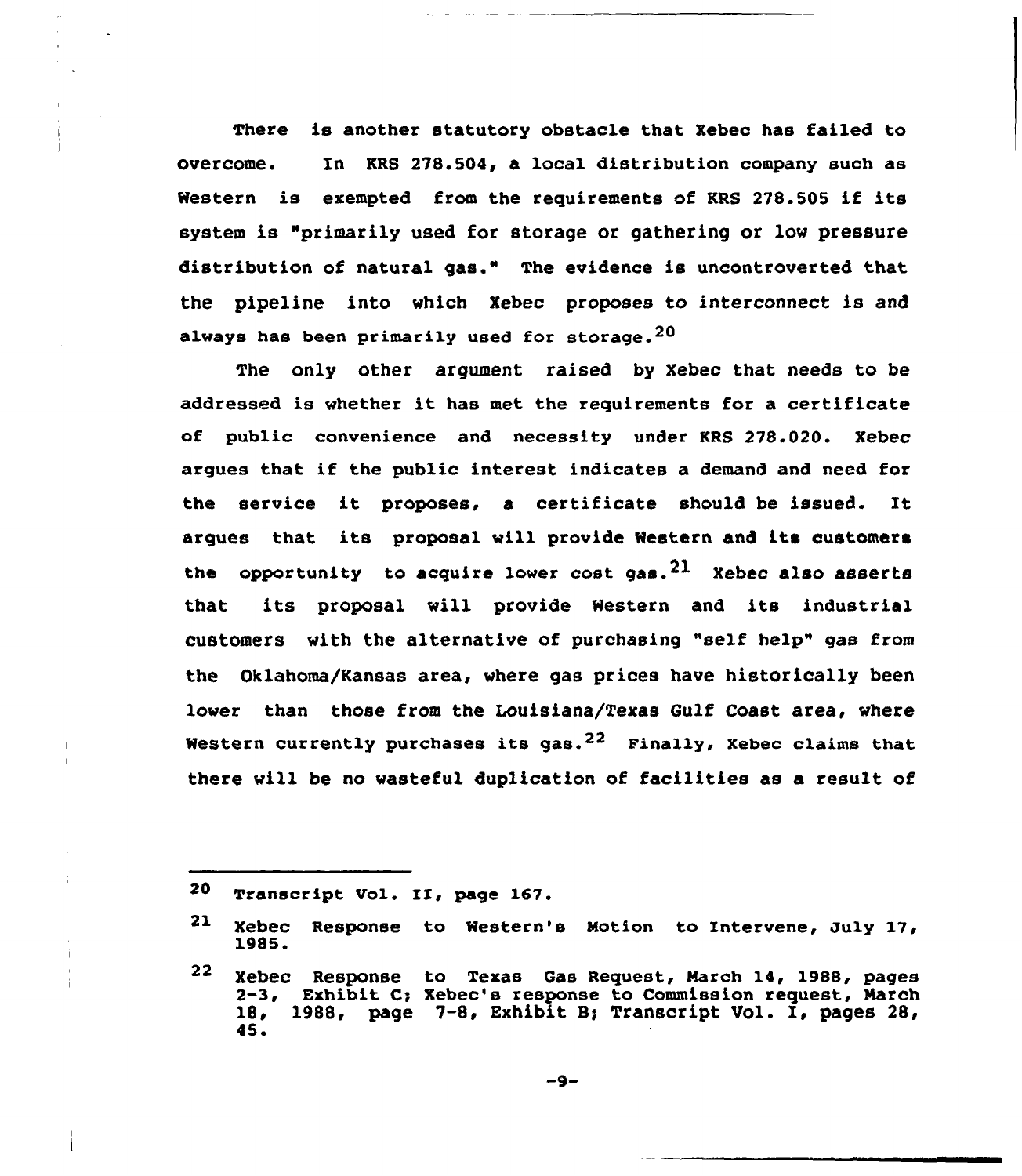the construction of its proposed interconnection. The premise of this argument is that Western currently has only one source of gas supply, Texas Gas.

After reviewing the record, the Commission finds that the evidence does not support Xebec's position that this project is in the public interest and that it will not create <sup>a</sup> duplication of facilities. Although Xebec emphasizes the lower cost of gas from the Oklahoma/Kansas area, it fails to consider related cost of service issues. For example, Xebec's cost analysis does not take into account the transportation rate that ANR might charge Xebec for delivering the gas into Western's system. Second, if Western is required to accept the volumes of gas proposed by Xebec, it would have to reduce its takes of gas from Texas  $Gas. <sup>23</sup>$  As previously discussed, this could cost Western's ratepayers up to \$5 million annually in additional demand charges. The Commission believes that the potential increase in cost of gas to the vast majority of Western's ratepayers in exchange for the speculative reduction in cost of gas to a limited number of customers is not in the public interest.

The Commission also finds that Xebec's proposal would lead to the wasteful duplication of facilities of Western. As previously discussed, Western would be required to incur substantial expense in modifying its system to accommodate Xebec's interconnection.

 $-10-$ 

 $23$ Transcript Vol. I, page 201.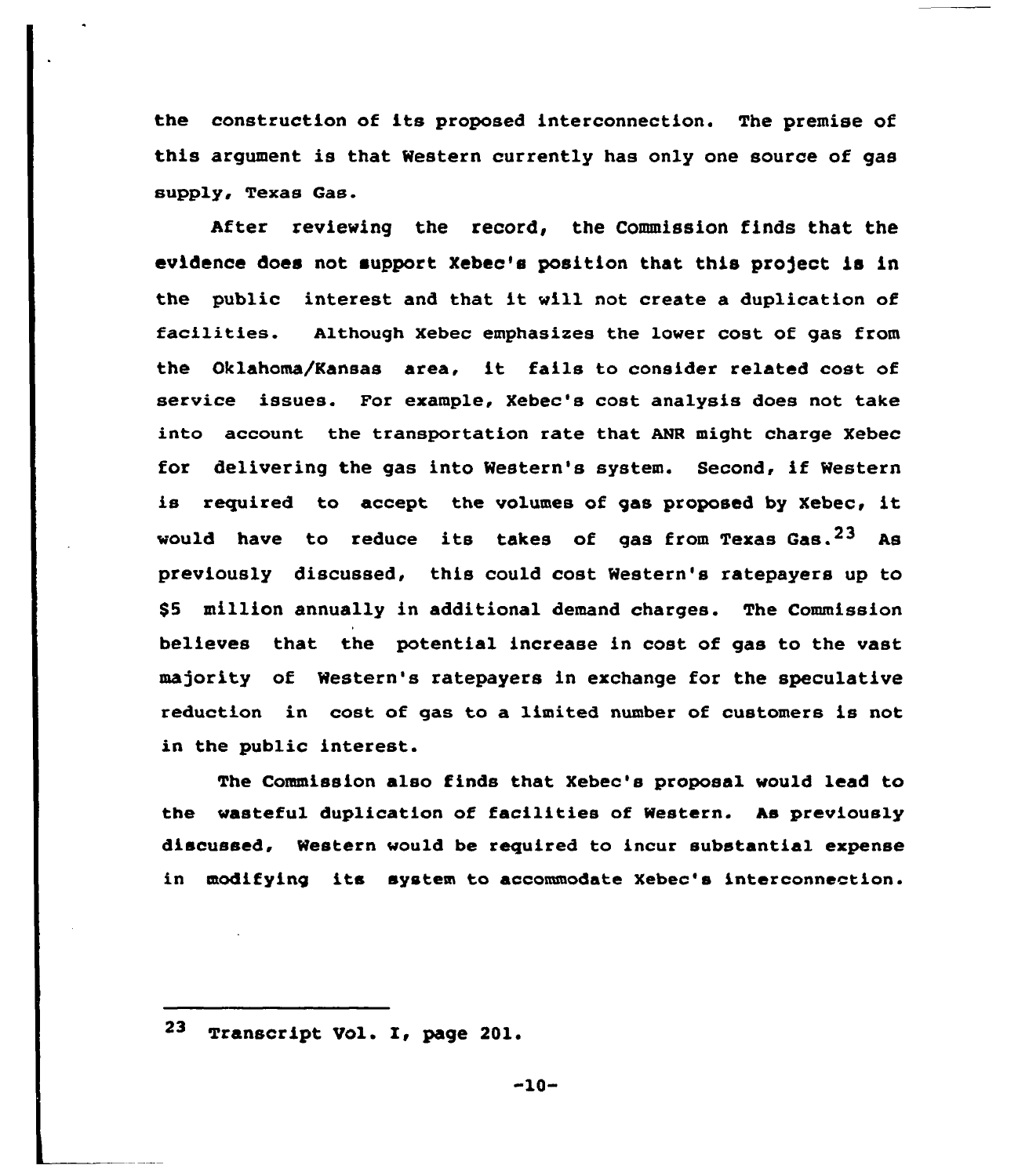Western would also lose the current capabilities of its St. Charles field. Also, Xebec has failed to show that the existing interconnections between Texas Gas, ANR, and Western would not be a more efficient alternative to Xebec's proposal without the concomitant adverse effects on Western's system.24

The Commission concludes as a result of its analysis and findings that the evidence presented by Xebec fails to support its application. The Intervenor's evidence is virtually uncontroverted that Xebec's proposed interconnection will seriously disrupt the current operational mode of Western, that Western's physical plant will require extensive modification, that Western wi11 incur unreimbursed expense, and that there will be a substantial potential for an adverse impact on the rates of the vast majority of Western's customers. Por these reasons, Xebec's application should be denied.

IT IS THEREFORE ORDERED that:

(1) Xebec's motion of July 3, 1985 to amend its original application is granted;

(2) Xebec's request of April 25, 1988 for confidentiality is granted;

(3) Xebec's application originally filed June 21, 1985, amended July 3, 1985, and revised December 9, 1987 is denied.

 $-11-$ 

<sup>24</sup> Transcript Vol. II, page 10.